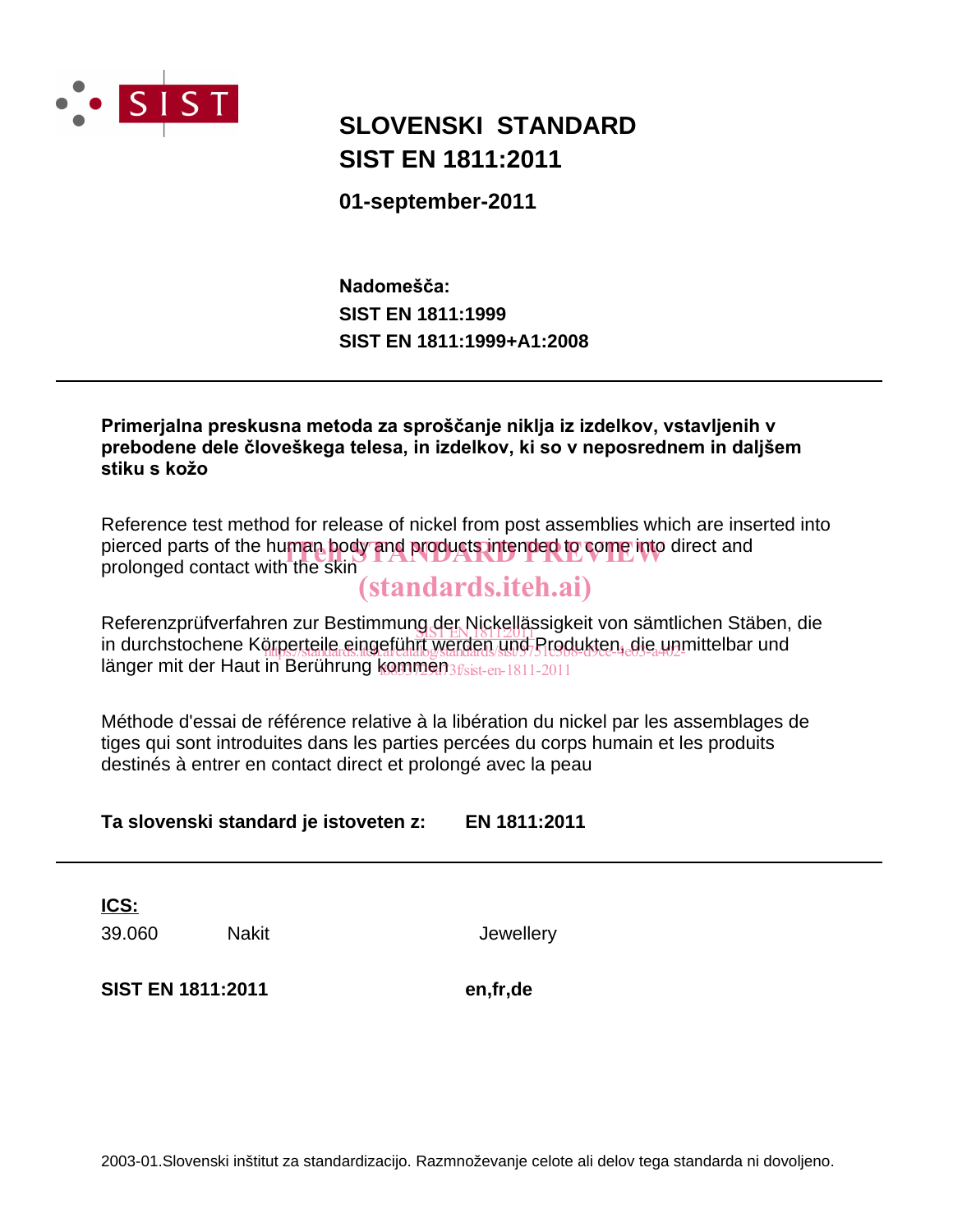**SIST EN 1811:2011**

# iTeh STANDARD PREVIEW (standards.iteh.ai)

SIST EN 1811:2011 https://standards.iteh.ai/catalog/standards/sist/3751c3b8-d9ce-4e03-a402 f6833729a73f/sist-en-1811-2011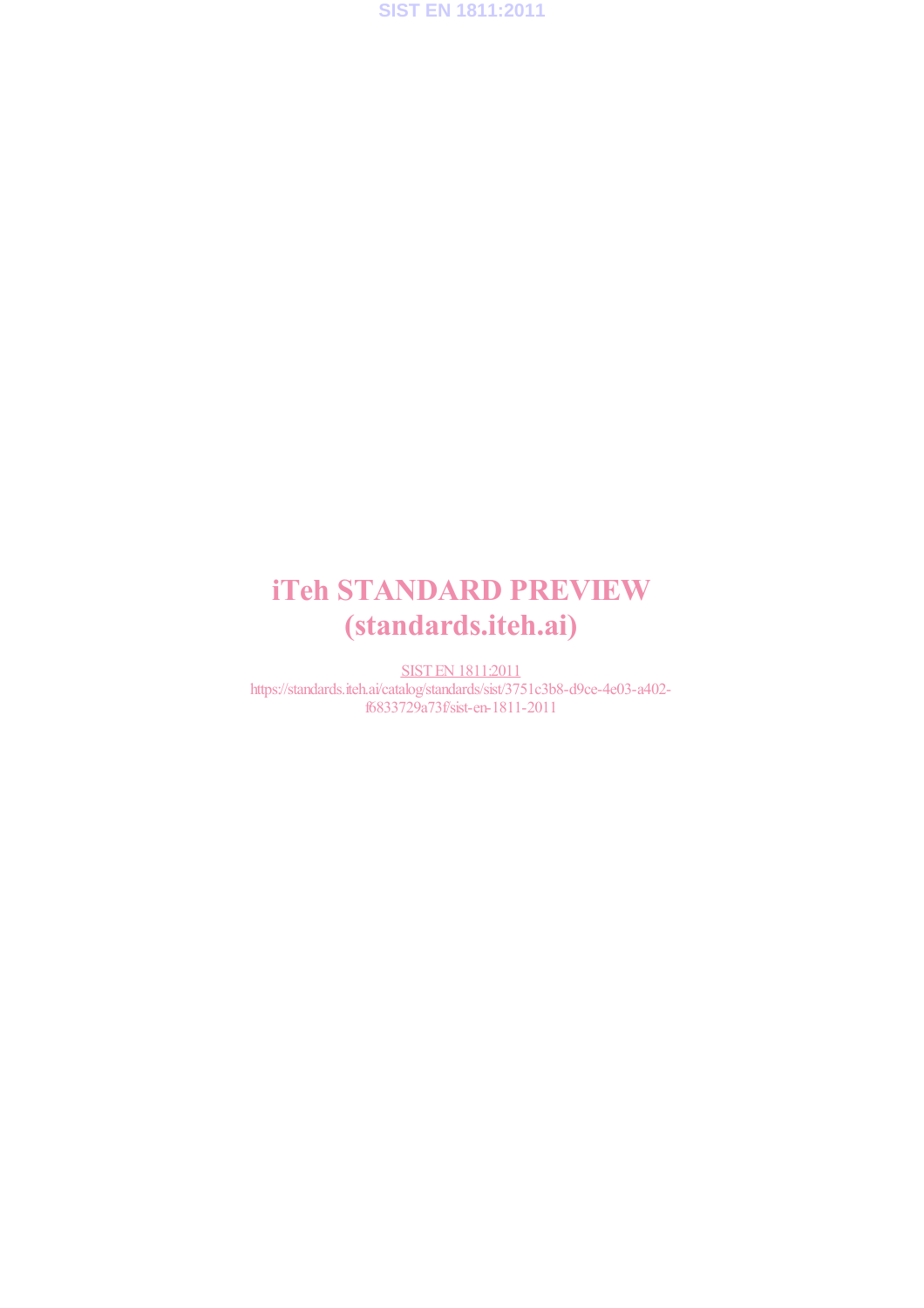## **SIST EN 1811:2011**

# EUROPEAN STANDARD NORME EUROPÉENNE EUROPÄISCHE NORM

# **EN 1811**

March 2011

ICS 39.060 Supersedes EN 1811:1998+A1:2008

English Version

# Reference test method for release of nickel from all post assemblies which are inserted into pierced parts of the human body and articles intended to come into direct and prolonged contact with the skin

Méthode d'essai de référence relative à la libération du nickel par les assemblages de tiges qui sont introduites dans les parties percées du corps humain et les produits destinés à entrer en contact direct et prolongé avec la peau  Referenzprüfverfahren zur Bestimmung der Nickellässigkeit von sämtlichen Stäben, die in durchstochene Körperteile eingeführt werden und Erzeugnissen, die unmittelbar und länger mit der Haut in Berührung kommen

This European Standard was approved by CEN on 5 February 2011.

CEN members are bound to comply with the CEN/CENELEC Internal Regulations which stipulate the conditions for giving this European CEN members are bound to comply with the CEN/CENELEC Internal Regulations which stipulate the conditions for giving this European<br>Standard the status of a national standard without any alteration. Up-to-date lists and bibl standards may be obtained on application to the CEN-CENELEC Management Centre or to any CEN member.

This European Standard exists in three official versions (English, French, German). A version in any other language made by translation under the responsibility of a CEN member into its own language and notified to the CEN-CENELEC Management Centre has the same status as the official versions.

#### **SIST EN 1811:2011**

CEN members are the nattonal/standards bodies/ortAustria, Belgium, Bulgaria, Oroatia, Cyprus, C2ech Republic, Denmark, Estonia, Finland, France, Germany, Greece, Hungary, Ičeland Ureland<sub>s</sub> Italyn Latvia, Lithuania, Luxembourg, Malta, Netherlands, Norway, Poland, Portugal, Romania, Slovakia, Slovenia, Spain, Sweden, Switzerland and United Kingdom.



EUROPEAN COMMITTEE FOR STANDARDIZATION COMITÉ EUROPÉEN DE NORMALISATION EUROPÄISCHES KOMITEE FÜR NORMUNG

**Management Centre: Avenue Marnix 17, B-1000 Brussels**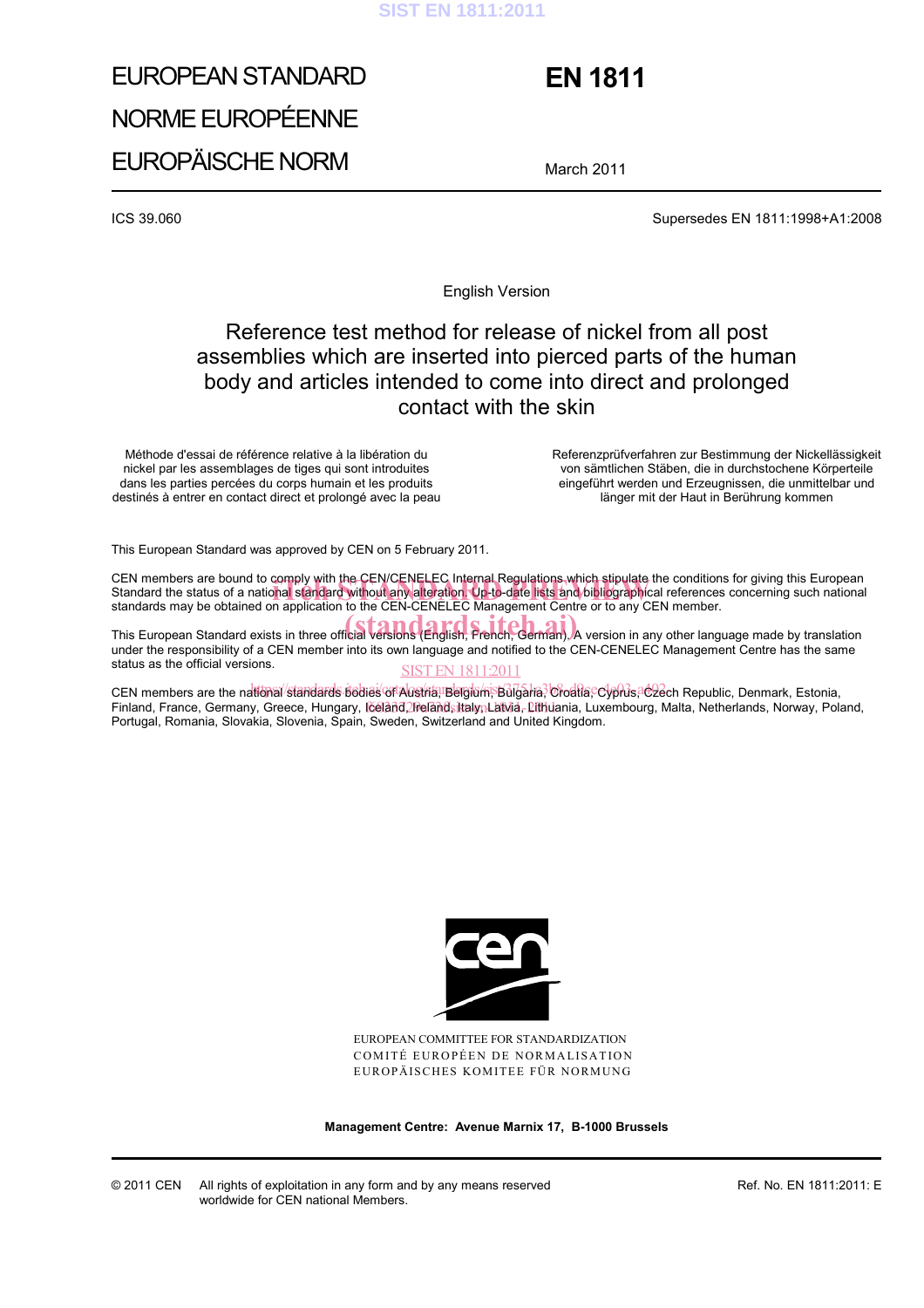# **Contents**

| 1              |                                                                                                                                                                                            |  |  |  |
|----------------|--------------------------------------------------------------------------------------------------------------------------------------------------------------------------------------------|--|--|--|
| $\mathbf{2}$   |                                                                                                                                                                                            |  |  |  |
| 3              |                                                                                                                                                                                            |  |  |  |
| 4              |                                                                                                                                                                                            |  |  |  |
| 5              |                                                                                                                                                                                            |  |  |  |
| 6              |                                                                                                                                                                                            |  |  |  |
| 7              |                                                                                                                                                                                            |  |  |  |
| 7.1<br>7.1.1   |                                                                                                                                                                                            |  |  |  |
| 7.1.2          |                                                                                                                                                                                            |  |  |  |
| 7.1.3          |                                                                                                                                                                                            |  |  |  |
| 7.2            |                                                                                                                                                                                            |  |  |  |
| 7.3            |                                                                                                                                                                                            |  |  |  |
| 8              |                                                                                                                                                                                            |  |  |  |
| 8.1<br>8.2     |                                                                                                                                                                                            |  |  |  |
| 8.3            |                                                                                                                                                                                            |  |  |  |
| 8.3.1          |                                                                                                                                                                                            |  |  |  |
| 8.3.2          |                                                                                                                                                                                            |  |  |  |
| 8.3.3<br>8.3.4 |                                                                                                                                                                                            |  |  |  |
| 8.3.5          |                                                                                                                                                                                            |  |  |  |
| 8.4            |                                                                                                                                                                                            |  |  |  |
| 9              |                                                                                                                                                                                            |  |  |  |
| 9.1            |                                                                                                                                                                                            |  |  |  |
| 9.2            |                                                                                                                                                                                            |  |  |  |
| 9.2.1          |                                                                                                                                                                                            |  |  |  |
| 9.2.2<br>9.2.3 |                                                                                                                                                                                            |  |  |  |
|                |                                                                                                                                                                                            |  |  |  |
| 10             |                                                                                                                                                                                            |  |  |  |
|                | Annex A (informative) Expanded measurement uncertainty of the test procedure and compliance                                                                                                |  |  |  |
|                |                                                                                                                                                                                            |  |  |  |
|                | Annex C (normative) Requirements for preparation of all post assemblies which are inserted into<br>pierced parts of the human body and articles intended to come into direct and prolonged |  |  |  |
|                |                                                                                                                                                                                            |  |  |  |
| C.1            |                                                                                                                                                                                            |  |  |  |
| C.2            |                                                                                                                                                                                            |  |  |  |
| C.3<br>C.4     | Determination of surfaces coming into direct and prolonged contact with the skin or                                                                                                        |  |  |  |
|                |                                                                                                                                                                                            |  |  |  |
| C.4.1          |                                                                                                                                                                                            |  |  |  |
| C.4.2          |                                                                                                                                                                                            |  |  |  |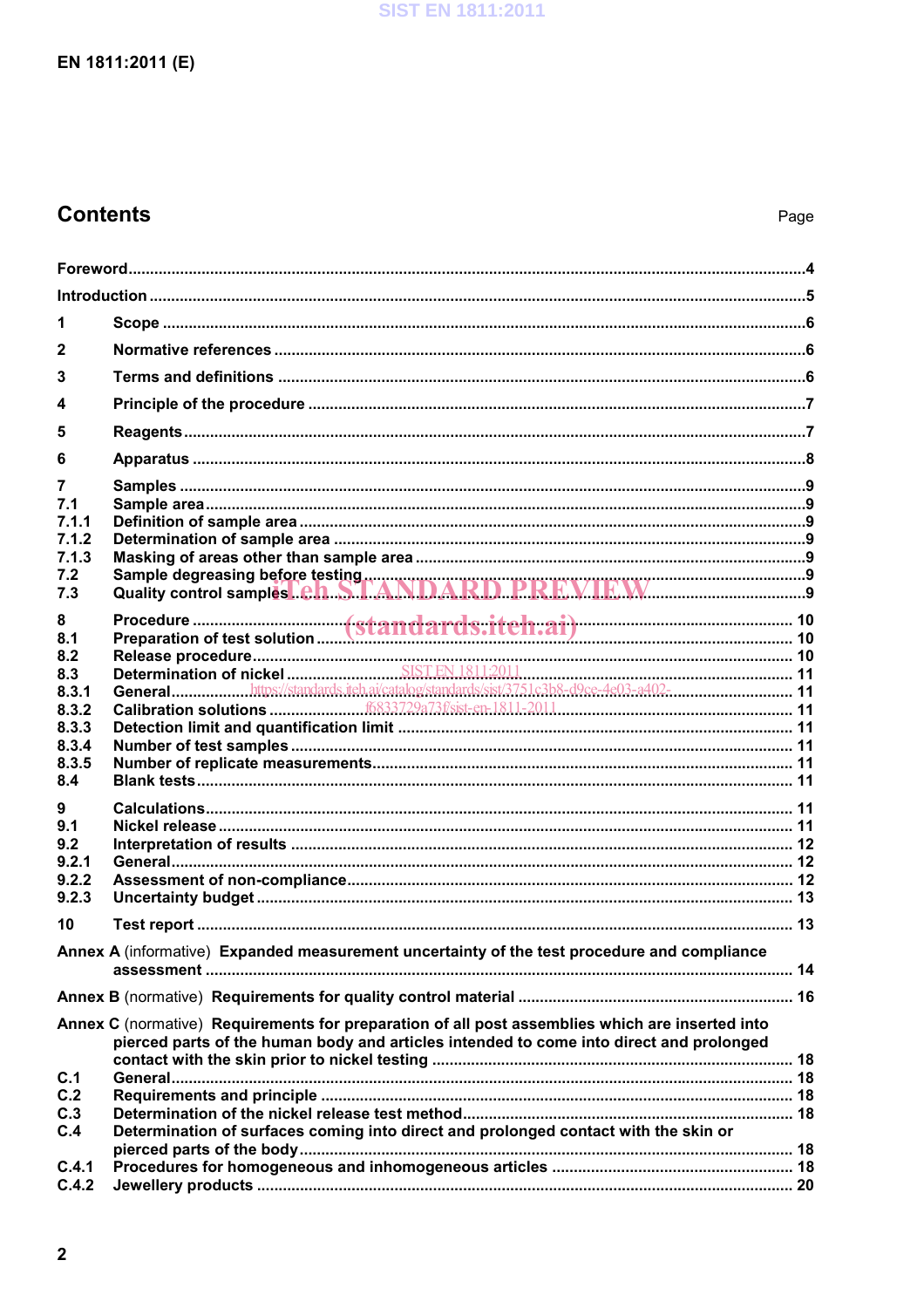|     | C.4.3 Other articles such as textiles, footwear, garments, leather goods and mobile phones 25 |  |
|-----|-----------------------------------------------------------------------------------------------|--|
| C.5 |                                                                                               |  |
|     |                                                                                               |  |
|     |                                                                                               |  |
|     | C.5.3 Simplification of surface area determination using common shapes of consumer            |  |
| C.6 |                                                                                               |  |
|     |                                                                                               |  |
|     |                                                                                               |  |

# iTeh STANDARD PREVIEW (standards.iteh.ai)

SIST EN 1811:2011 https://standards.iteh.ai/catalog/standards/sist/3751c3b8-d9ce-4e03-a402 f6833729a73f/sist-en-1811-2011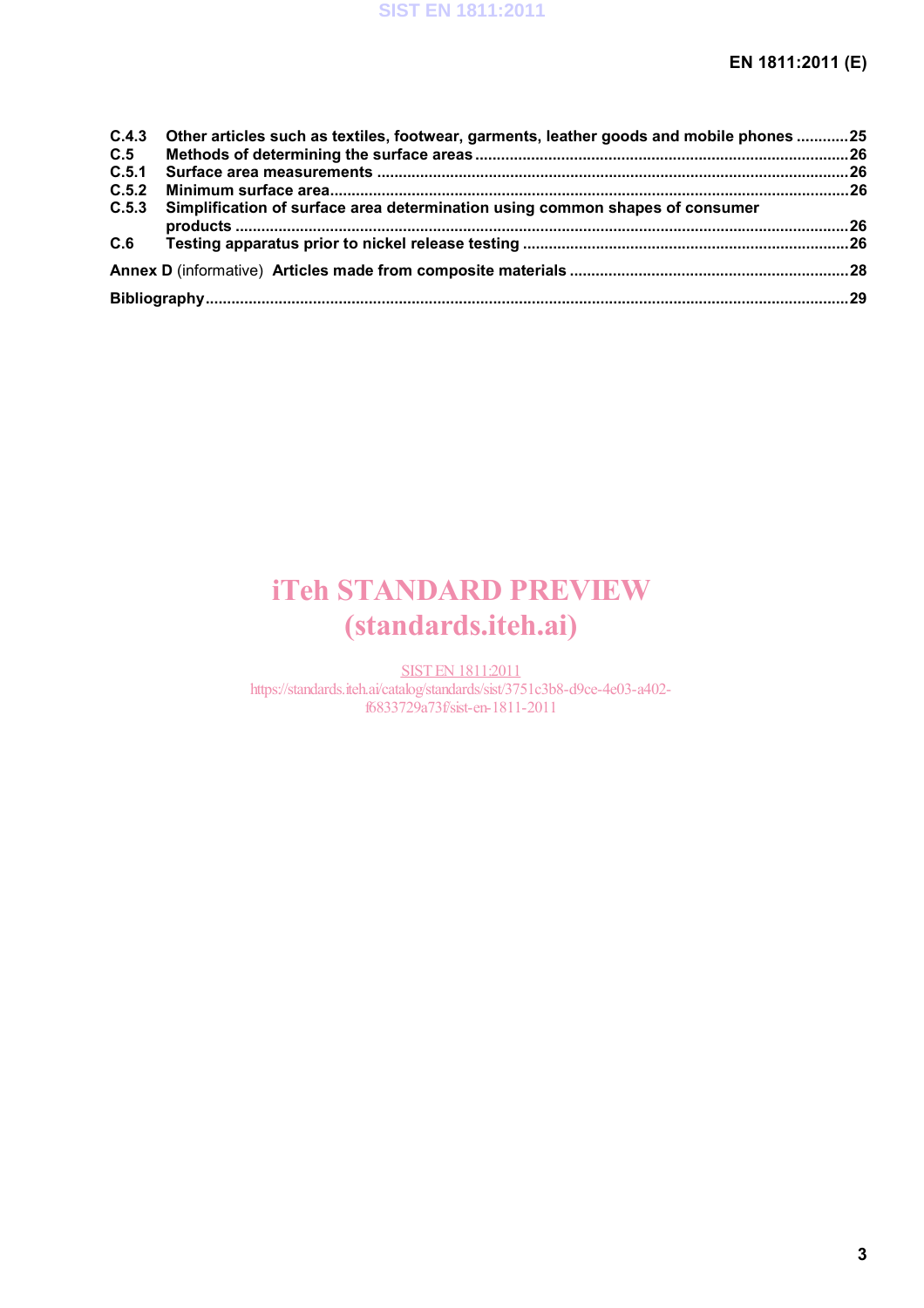# **Foreword**

This document (EN 1811:2011) has been prepared by Technical Committee CEN/TC 347 "Methods for analysis of allergens", the secretariat of which is held by DS.

This European Standard shall be given the status of a national standard, either by publication of an identical text or by endorsement, at the latest by September 2011, and conflicting national standards shall be withdrawn at the latest by March 2013.

Attention is drawn to the possibility that some of the elements of this document may be the subject of patent rights. CEN [and/or CENELEC] shall not be held responsible for identifying any or all such patent rights.

This document, together with EN 16128:2011, supersedes EN 1811:1998 +A1:2008.

This document has been prepared under a mandate given to CEN by the European Commission and the European Free Trade Association.

This document supports essential requirements of Commission Regulation (EC) No 1907/2006 (REACH) of the European Parliament and the Council.

List of the significant technical changes that have been made in this new version of EN 1811 in comparison<br>with the former edition EN 1811:1998+A1:2008: with the former edition EN 1811:1998+A1:2008:

The scope of the former European Standard was divided: EN 1811:2011 is applicable for all products but spectacle frames and sunglasses; EN 16128:2011 is applicable for spectacle frames and sunglasses; SIST EN 1811:2011

List of the significant technical changes of EN 1819.2011 as compared to the former European Standard: f6833729a73f/sist-en-1811-2011

- The scope was expanded to include all post assemblies which are inserted into pierced parts of the human body;
- The preparation of the test solution was tested and changed;
- The correction factor was eliminated and the concept of measurement uncertainty introduced;
- The Standard contains a new normative Annex C on the preparation of articles prior to nickel testing;

EN 16128:2011 is technically unchanged as compared to the former European Standard EN 1811:1998+A1:2008.

According to the CEN/CENELEC Internal Regulations, the national standards organizations of the following countries are bound to implement this European Standard: Austria, Belgium, Bulgaria, Croatia, Cyprus, Czech Republic, Denmark, Estonia, Finland, France, Germany, Greece, Hungary, Iceland, Ireland, Italy, Latvia, Lithuania, Luxembourg, Malta, Netherlands, Norway, Poland, Portugal, Romania, Slovakia, Slovenia, Spain, Sweden, Switzerland and the United Kingdom.,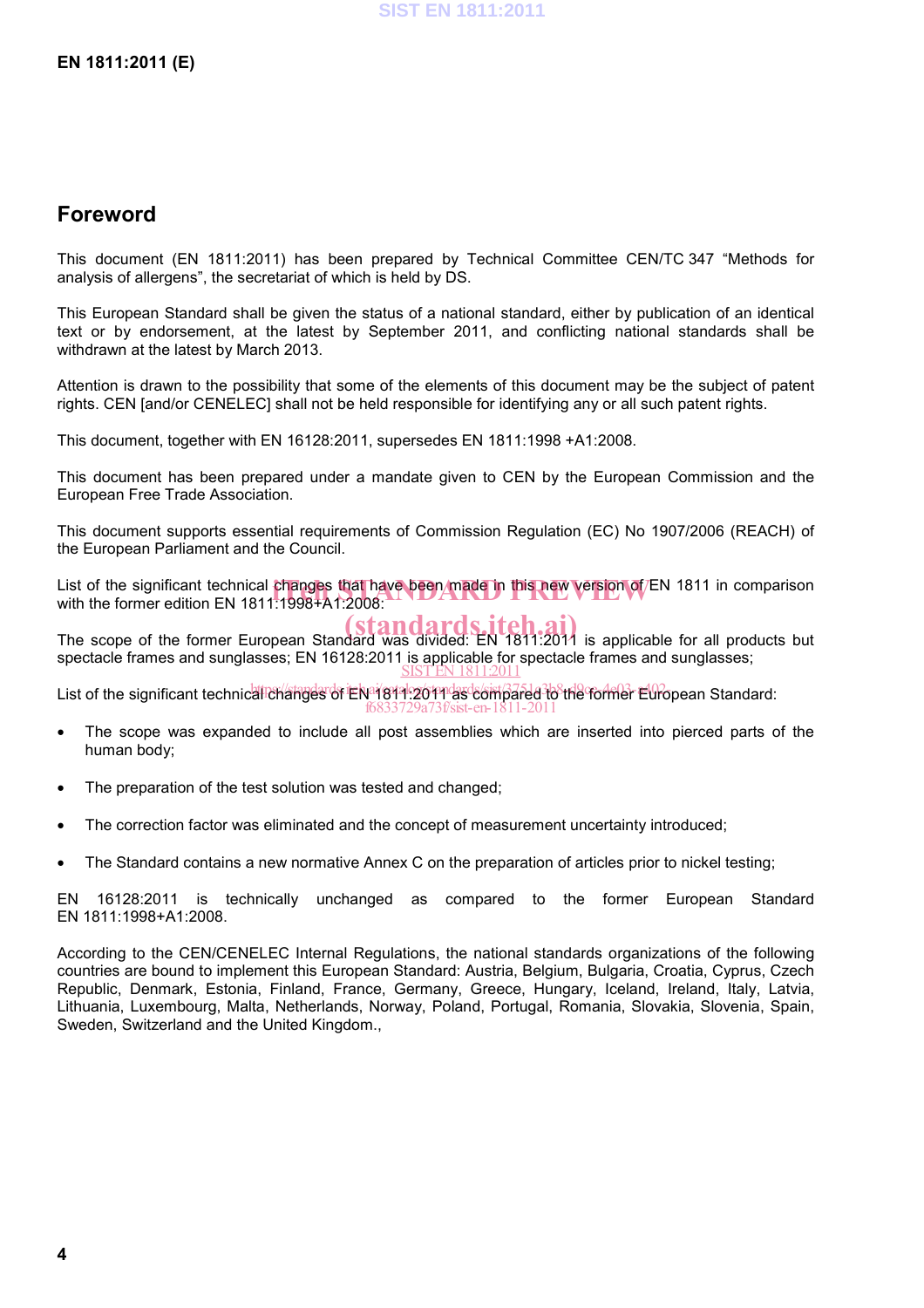# **Introduction**

Adverse skin reaction to nickel has been known for many decades. Nickel is the most frequent cause of contact allergy in Europe, and 10 % to 20 % of the patch tested female population and 1 % to 3 % of the patch tested male population are allergic to nickel. Skin absorption of nickel ions, which are released from some nickel-containing materials which are inserted into pierced ears or other pierced parts of the human body or which are in direct and prolonged contact with the skin, causes sensitisation. Further exposure to soluble nickel salts results in allergic contact dermatitis. It is known that sensitisation to nickel requires higher exposure levels than does the elicitation in already sensitised individuals. There is a large variation in the degree of sensitivity to nickel between individuals. This widespread health problem has forced the introduction of a number of measures designed to reduce its prevalence. These measures include the requirements of this standard which provides an *in-vitro* chemical test that correlates as far as possible with the variable human biological reactions that occur when metallic articles containing nickel are in direct and prolonged contact with the skin and pierced parts of the body. The standard provides a measure of the amount of nickel release from an article immersed for one week in artificial sweat. The standard also describes the preparation of a quality control material intended to assist a laboratory in achieving an acceptable precision.

Clinical patch-testing of a small selection of nickel-containing alloys and coatings on nickel-sensitized persons indicates that high and low results achieved with the present analytical method correspond closely with patch-test reactivity. Moreover, a nickel migration limit of 0,5  $\mu$ g/cm<sup>2</sup>/week for articles intended to come into direct and prolonged contact with the skin and a nickel migration limit of less than 0,2 µg/cm<sup>2</sup>/week for all post direct and prolonged contact with the skin and a nickel migration limit of less than 0,2 µg/cm<sup>∠</sup>/week for all post<br>piercing assemblies inserted into pierced ears and other pierced parts of the human body has been set in Commission Regulation (EC) No 1907/2006 of the European Parliament and the Council (in the current version). version).

> SIST EN 1811:2011 https://standards.iteh.ai/catalog/standards/sist/3751c3b8-d9ce-4e03-a402 f6833729a73f/sist-en-1811-2011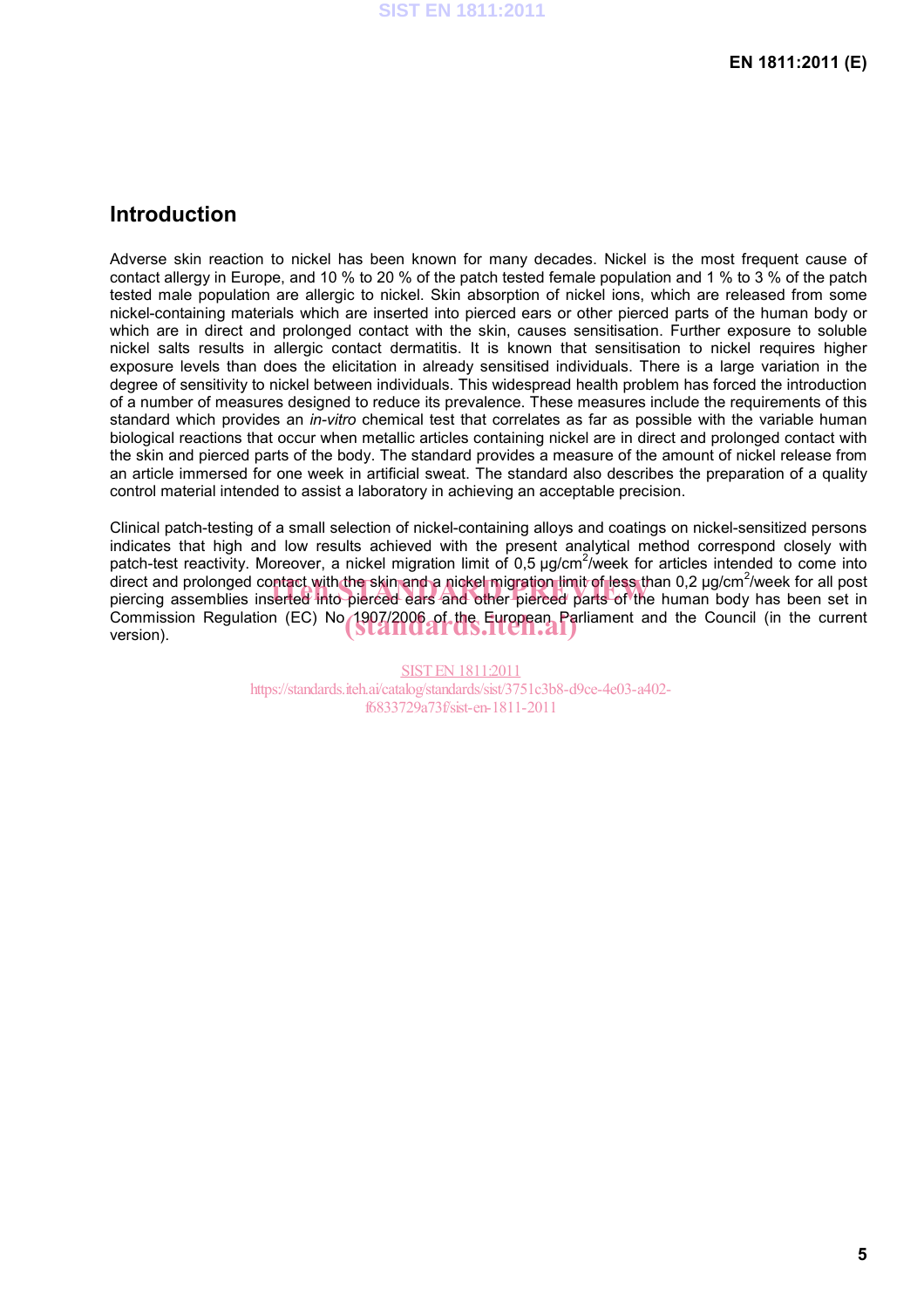# **1 Scope**

This European Standard specifies a method for simulating the release of nickel from all post assemblies which are inserted into pierced ears and other pierced parts of the human body and articles intended to come into direct and prolonged contact with the skin in order to determine whether such articles are in compliance with No. 27 Annex XVII of Regulation (EC) No 1907/2006 of the European Parliament and of the Council (REACH).

Spectacle frames and sunglasses are excluded from the scope of this European Standard.

NOTE Spectacle frames and sunglasses are subject to the requirements of EN 16128:2011 which provides an unchanged re-publication of the technical requirements that had previously been specified in EN 1811:1998, but restricted in scope to apply only to spectacle frames and sunglasses.

# **2 Normative references**

The following referenced documents are indispensable for the application of this document. For dated references, only the edition cited applies. For undated references, the latest edition of the referenced document (including any amendments) applies.

EN 12472, *Method for the simulation of wear and corrosion for the detection of nickel release from coated items* 

EN ISO 3696:1995, Water for analytical laboratory use <u>Aspecification</u> and test methods (ISO 3696:1987) (standards.iteh.ai)

# **3 Terms and definitions**

SIST EN 1811:2011

For the purposes of this document tandard it the following terms and definitions apply?ce-4e03-a402f6833729a73f/sist-en-1811-2011

## **3.1**

**barrette** 

component used to secure the watchstrap to the case

## **3.2**

## **homogeneous**

consisting of a single material having a common surface finish

# **3.3**

**post assembly** 

ear stud or body piercing article

**3.4** 

**release solution** 

solution resulting from the release procedure according to 8.2

## **3.5**

## **representative**

best estimate for the effective release rate of all surfaces which are in direct and prolonged contact with the skin or pierced parts of the body under normal conditions of use

NOTE This property is defined with respect to the release rate.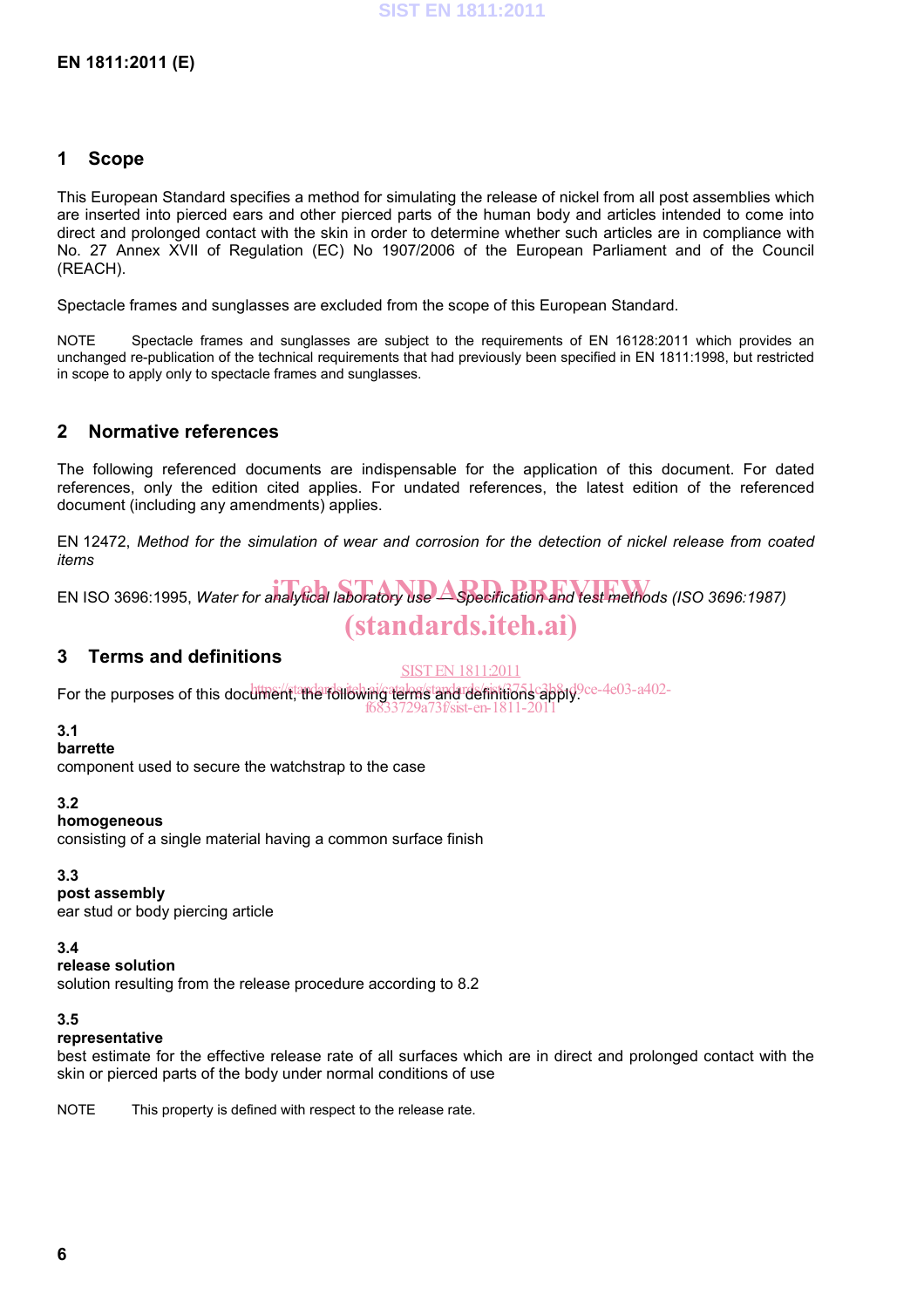**3.6** 

**sample area** 

*a* 

surface(s) that is(are) immersed in the test solution and not covered with a masking agent

# **3.7**

**test solution**  solution as prepared according to 8.1

**3.8** 

**watch crown**  winder used to alter the time/date

# **4 Principle of the procedure**

The article to be tested for nickel release is placed in an artificial sweat test solution for one week. The concentration of dissolved nickel in the solution is determined by an appropriate analytical method, for example inductively-coupled plasma spectrometry. The nickel release is expressed in micrograms per square centimetre per week (µg/cm<sup>2</sup>/week).

NOTE Indicative information on the extent of nickel release can be obtained by performing one of the tests specified in CR 12471.

#### **5 Reagents**  iTeh STANDARD PREVIEW

Except where indicated, all reagents shall be of recognized pro analysis, p.a., grade or better and shall be free of nickel.

## SIST EN 1811:2011

5.1 Deionised water according to EN ISO<sub>2</sub>3696a1995;/grade 28-d9ce-4e03-a402-

f6833729a73f/sist-en-1811-2011

- **5.2 Sodium chloride.**
- **5.3 DL-lactic acid**,  $\rho = 1.21$  g/ml,  $> 88$  % (m/m).
- **5.4 Urea.**
- **5.5 Sodium hydroxide** in solid tablets, min 98 % pure dehydrate.

# **5.6 Preparation of 1 M sodium hydroxide solution.**

Weigh 4 g  $\pm$  0,01 g of sodium hydroxide (5.5) and transfer into a 100 ml beaker and add 50 ml of deionised water (5.1). Stir and cool to room temperature. Transfer the solution to a 100 ml volumetric flask and make up to volume with deionised water (5.1).

# **5.7 Preparation of 0,1M sodium hydroxide solution.**

Add 25 ml of 1 M sodium hydroxide (5.6) in a 250 ml volumetric flask and make up to volume with deionised water (5.1).

**5.8 • Hydrochloric acid,**  $ρ = 1,16$  **g/ml, 32 % v/v.** 

# **5.9 Preparation of 0,1 M hydrochloric acid solution.**

Transfer 10 ml of hydrochloric acid (5.8) into a 100 ml volumetric flask and make up to volume with deionised water (5.1).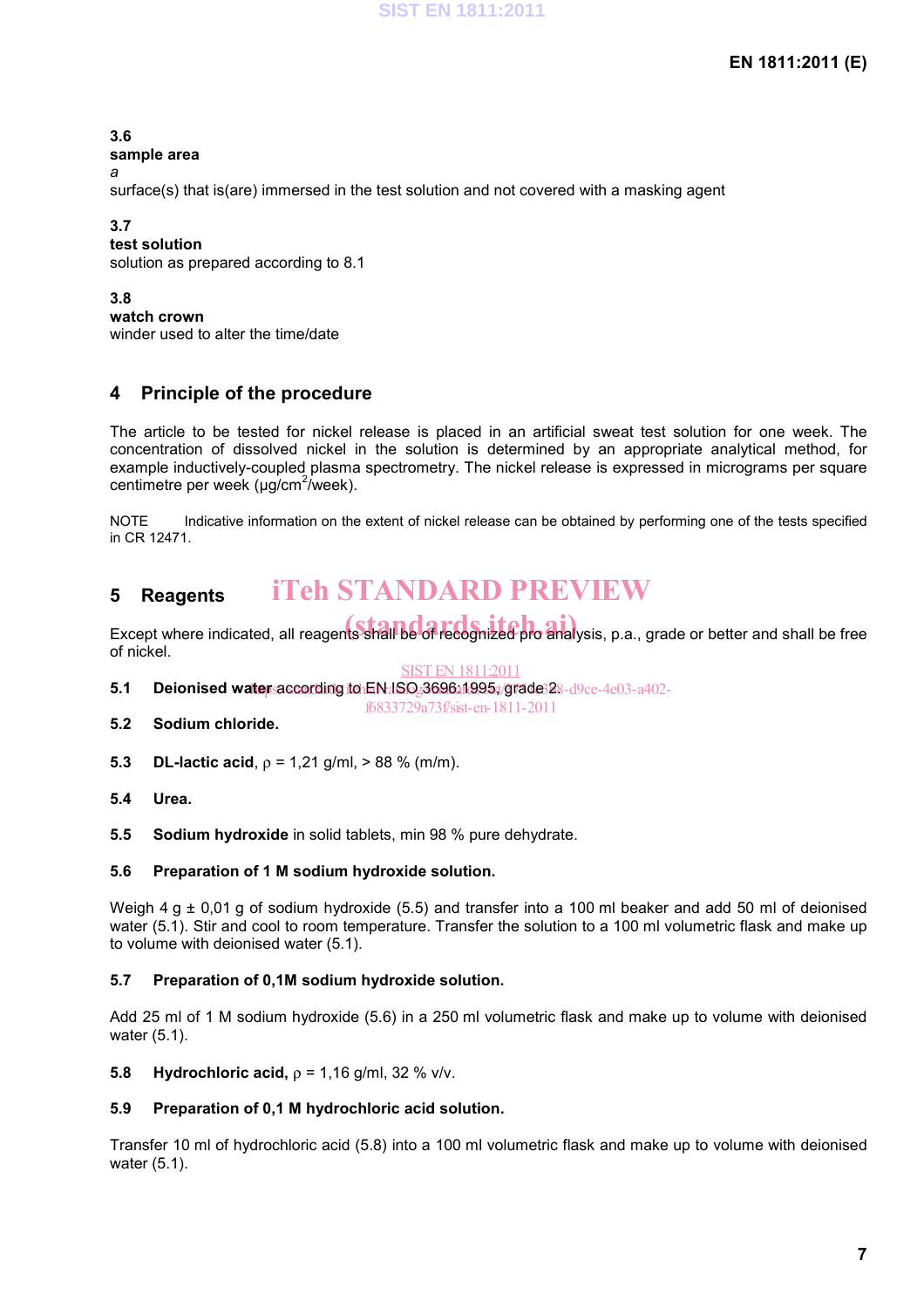- **5.10 Nitric acid,**  $\rho = 1,40$  **g/ml, 65 % (m/m).**
- **5.11 Dilute nitric acid**, approximately 5 % (m/m).

Transfer 30 ml of nitric acid (5.10) into a 500-ml beaker containing about 350 ml of deionised water (5.1). Stir and cool to room temperature. Transfer the solution to a 500-ml volumetric flask and make up to volume with deionised water.

## **5.12 Degreasing solution.**

Dissolve 5 g of an anionic surface-active agent such as sodium dodecylbenzene sulfate or sodium alkylaryl sulfate in 1 000 ml deionised water (5.1). An appropriately diluted, neutral, commercially available detergent may be used.

**5.13 Wax or lacquer** (suitable for electroplating purposes) capable of protecting a surface from nickel release.

The wax or lacquer shall be shown to prevent nickel release from a nickel-releasing surface when one or more coats of the wax or lacquer are applied in the same manner as on a test sample and shall not affect the nickel content of the release solution. The suitability of the wax / lacquer shall be tested.

NOTE Information on sourcing of a suitable wax or lacquer is available from the CEN/CENELEC Management Centre.

#### **6 Apparatus**  iTeh STANDARD PREVIEW

# **6.1** A pH-meter, accurate to ± 0,05 pH.  $(\textbf{standard s.}$

**6.2** An analytical instrument capable of detecting a concentration of 0,01 mg nickel per litre in the final release solution. https://standards.iteh.ai/catalog/standards/sist/3751c3b8-d9ce-4e03-a402-

f6833729a73f/sist-en-1811-2011

It is recommended that either an inductively-coupled plasma spectrometer (ICP-OES, optical emission, or ICP-MS, mass spectrometer) or an electro thermal excitation atomic absorption spectrometer (GFAAS) is used.

**6.3 Thermostatically controlled water-bath or oven with or without cooling option,** capable of maintaining a temperature of  $(30 \pm 2)$  °C.

**6.4 A vessel with lid,** both composed of a non-metallic, nickel-free and nitric-acid-resistant material, such as glass and/or polypropylene and/or polytetrafluoroethylene and/or polystyrene.

The sample shall be suspended in the liquid by a holder made from the same materials as listed above, so as to avoid contact of the sample area (7.1.1) with the walls and base of the vessel. The size and shape of vessel and holder shall be chosen so as to minimize the volume of test solution required to completely cover the article to be tested.

In order to remove any trace of nickel, the vessel and holder shall be pre-treated by being stored in a solution of dilute nitric acid (5.11) for at least 4 h. After acid cleaning, rinse the vessel and holder with deionised water and dry.

**6.5 Device for length measuring,** for example a digital calliper with a minimum resolution of 50 µm or a micrometer with a minimum resolution of 5 um.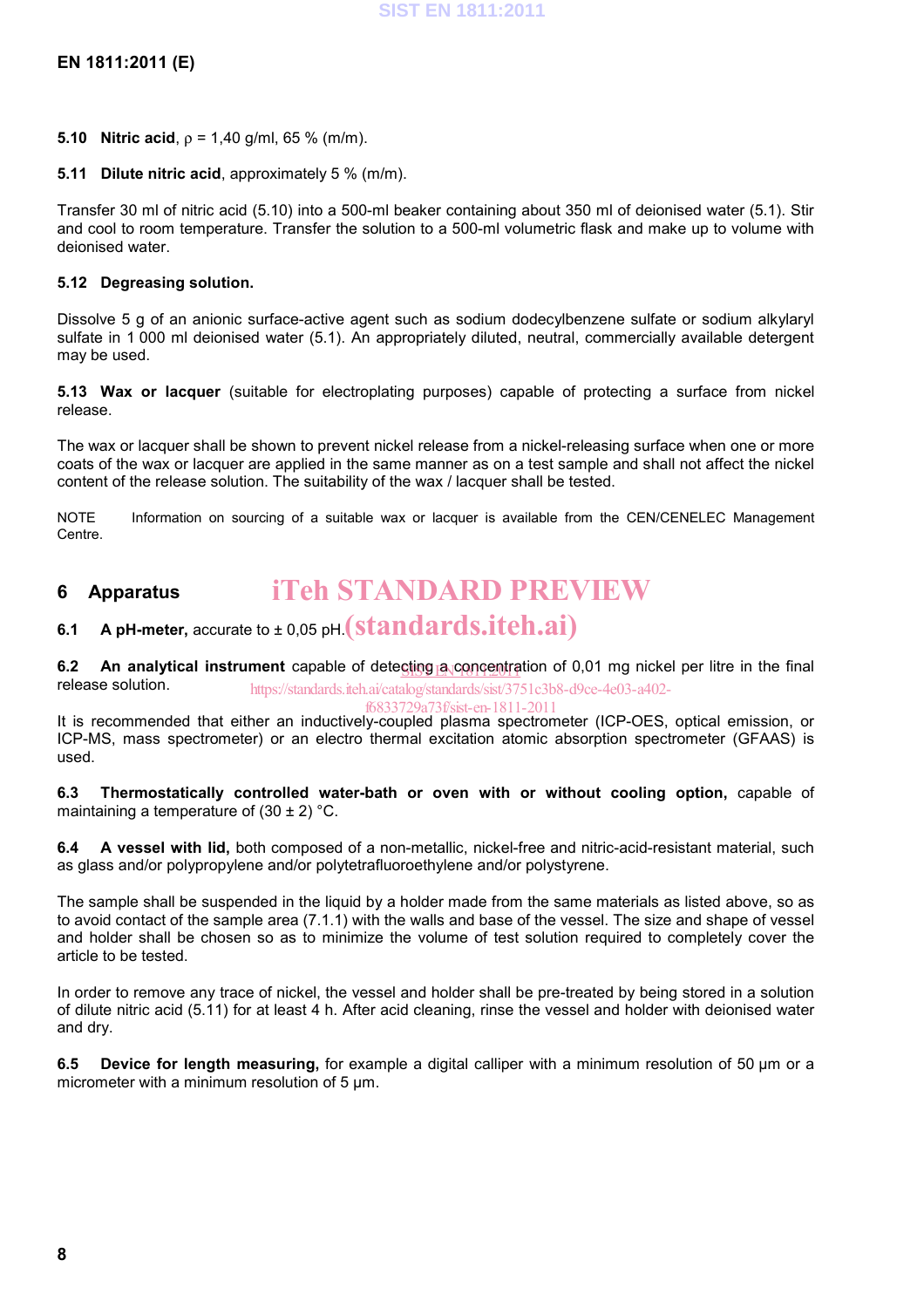# **7 Samples**

# **7.1 Sample area**

## **7.1.1 Definition of sample area**

Only the surface(s) that come(s) into direct and prolonged contact with the skin and/or that have contact with the pierced parts of the body shall be tested (sample area).

In case of articles which are made of uniform material(s), consideration should be given to testing the whole surface (whether or not it is all in direct and prolonged contact with the skin or with pierced parts of the body) since errors can be introduced by the masking process (see 7.1.3).

The test laboratory shall refer to C.4 in order to determine which surfaces are to be tested.

## **7.1.2 Determination of sample area**

Determination of the sample area (*a*) in square centimetres is achieved by marking the contour of the sample area assuming that the article is worn or used as intended (refer to Annex C) and measuring it by an appropriate measuring device (6.5). In order to achieve the required degree of analytical sensitivity, a  $m$ inimum sample area of 0,2 cm<sup>2</sup> shall be tested. If necessary, identical articles may be tested together to obtain this minimum area.

The closer the nickel release is to the limits laid down in the regulation, or the smaller the sample area is, the more precise the surface measurement needs to be. D PREVIEW

# 7.1.3 Masking of areas other th**an sample area S.iteh.ai**)

In order to prevent release of nickel from **greas other than** the sample area, such areas shall be removed or protected from the test solution d his can be achieved after degreasing (refer to 7.2) by the application of one or more coatings of a wax or lacquer (5.13) which has been shown to protect from nickel release.

The test laboratory shall refer to C.4 in order to determine which surfaces are to be tested.

# **7.2 Sample degreasing before testing**

Gently swirl the sample for 2 min in degreasing solution (5.12) at room temperature. Rinse thoroughly with deionised water and dry using an absorbing cloth. After degreasing, articles shall be handled with plastic forceps or clean protective gloves.

NOTE This cleaning stage is intended to remove extraneous grease and skin secretions due to handling, but not any protective coatings.

# **7.3 Quality control samples**

As a quality control check, the nickel release from a quality control sample shall be determined (refer to Annex B) on a frequent basis.

The quality control sample shall be degreased in the same way as the sample according to 7.2 and shall be used only once.